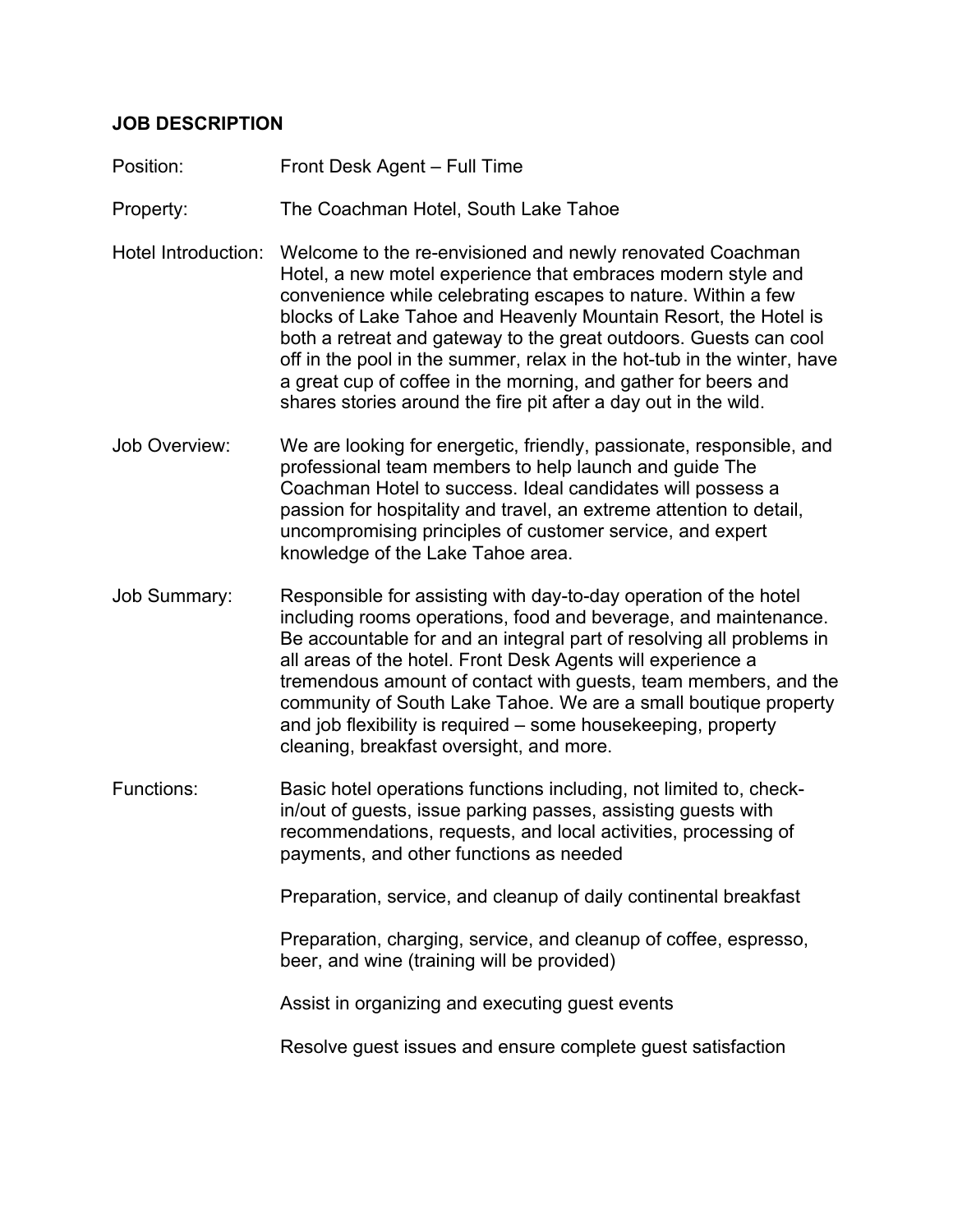|                 | Monitor and maintain cleanliness, sanitation, and organization of<br>work areas                                                                                                                                                                        |
|-----------------|--------------------------------------------------------------------------------------------------------------------------------------------------------------------------------------------------------------------------------------------------------|
|                 | Maintain complete knowledge at all times of hotel features, hours of<br>operation, room types, room rates, daily guest count, expected<br>arrivals and departures, room availability, and schedule activities                                          |
|                 | Maintain a detailed understanding of activities, attractions,<br>restaurants, and events in Lake Tahoe                                                                                                                                                 |
|                 | Answer hotel telephone and respond promptly to all guest inquiries                                                                                                                                                                                     |
|                 | Document all guest requests, complaints, and/or issues                                                                                                                                                                                                 |
|                 | Take, record, and relay messages accurately, completely, and<br>legibly                                                                                                                                                                                |
| Abilities:      | Perform job functions with attention to detail                                                                                                                                                                                                         |
|                 | Be able to remain calm and resolve guest issues using good<br>judgment                                                                                                                                                                                 |
|                 | Anticipate and understand guest service needs                                                                                                                                                                                                          |
|                 | Maintain a positive attitude at all times                                                                                                                                                                                                              |
|                 | Work cohesively with co-workers as part of a team                                                                                                                                                                                                      |
|                 | Work with minimal supervision                                                                                                                                                                                                                          |
|                 | Identify and offer suggestions for hotel improvements                                                                                                                                                                                                  |
|                 | Maintain confidentiality of guest information and hotel data                                                                                                                                                                                           |
|                 | Perform moderate physical requirements including, but not limited<br>to, carrying, lifting, pushing, or pulling up to 25 pounds; walking or<br>standing 95% or more of a normal 8 hour work shift; light shoveling<br>or use of snow blowing equipment |
|                 | Must be able to work weekends and holiday periods                                                                                                                                                                                                      |
| Qualifications: | High School diploma or GED; Bachelor's Degree preferred                                                                                                                                                                                                |
|                 | No prior hospitality industry experience required, but must have a<br>passion for providing excellent customer service and guest<br>experiences                                                                                                        |